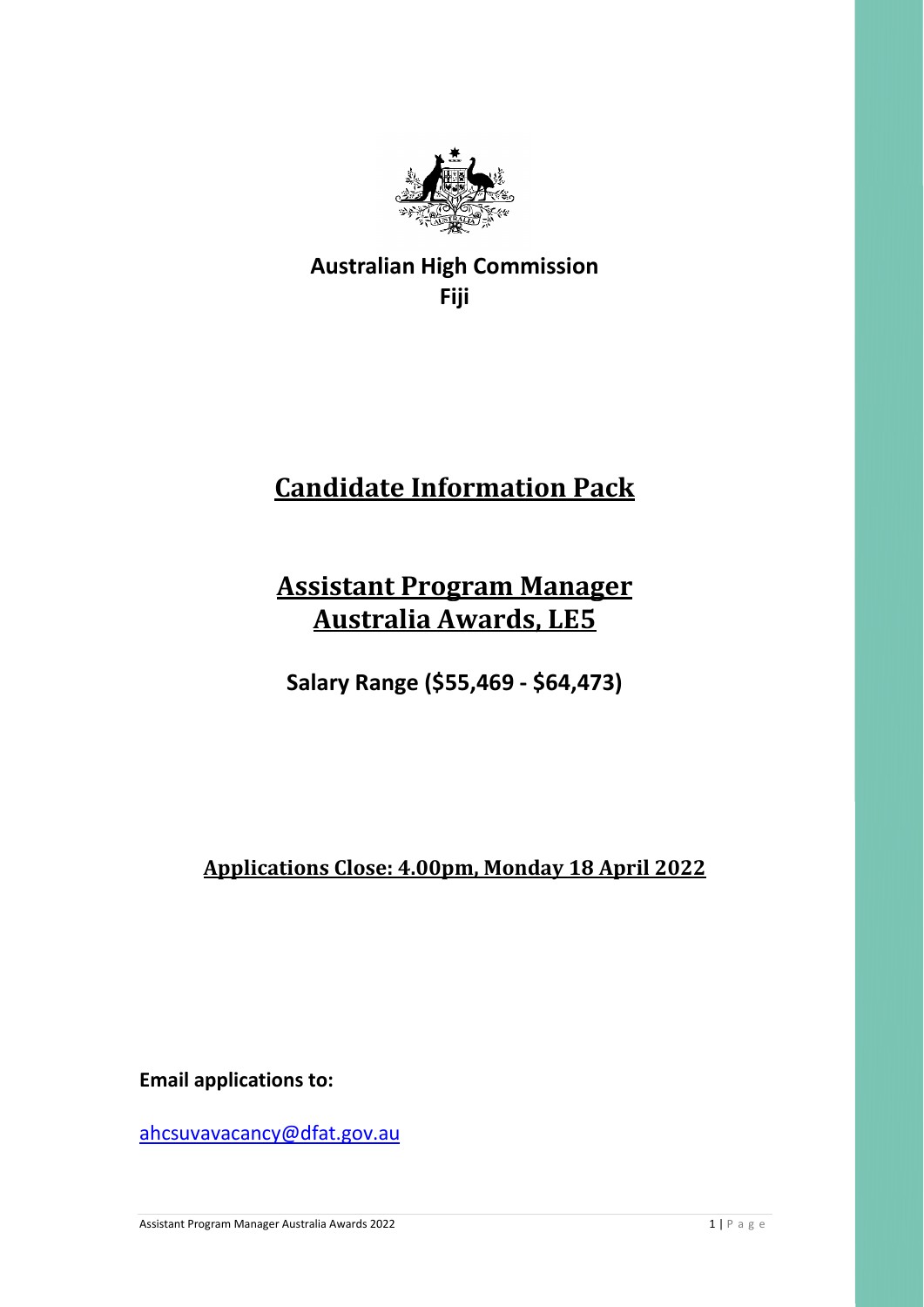#### **Assistant Program Manager Australia Awards, LE5**

The Australian High Commission is seeking a suitably qualified and experienced candidate for the above position. The suitable candidate will have sound understanding and experience in the awards and scholarships sector, experience in higher education administration or general program management experience.

Under general direction, the Assistant Program Manager, Australia Awards supports the Senior Program Manager to administer the outsourced components of the Fiji Australia Awards program and manages the operational level scholarship cycle for the Awards program. This includes the efficient progression of program deliverables such as the annual workplan, financial management, monitoring, evaluation and reporting requirements, and oversight of student management, in line with agreed outputs for the program.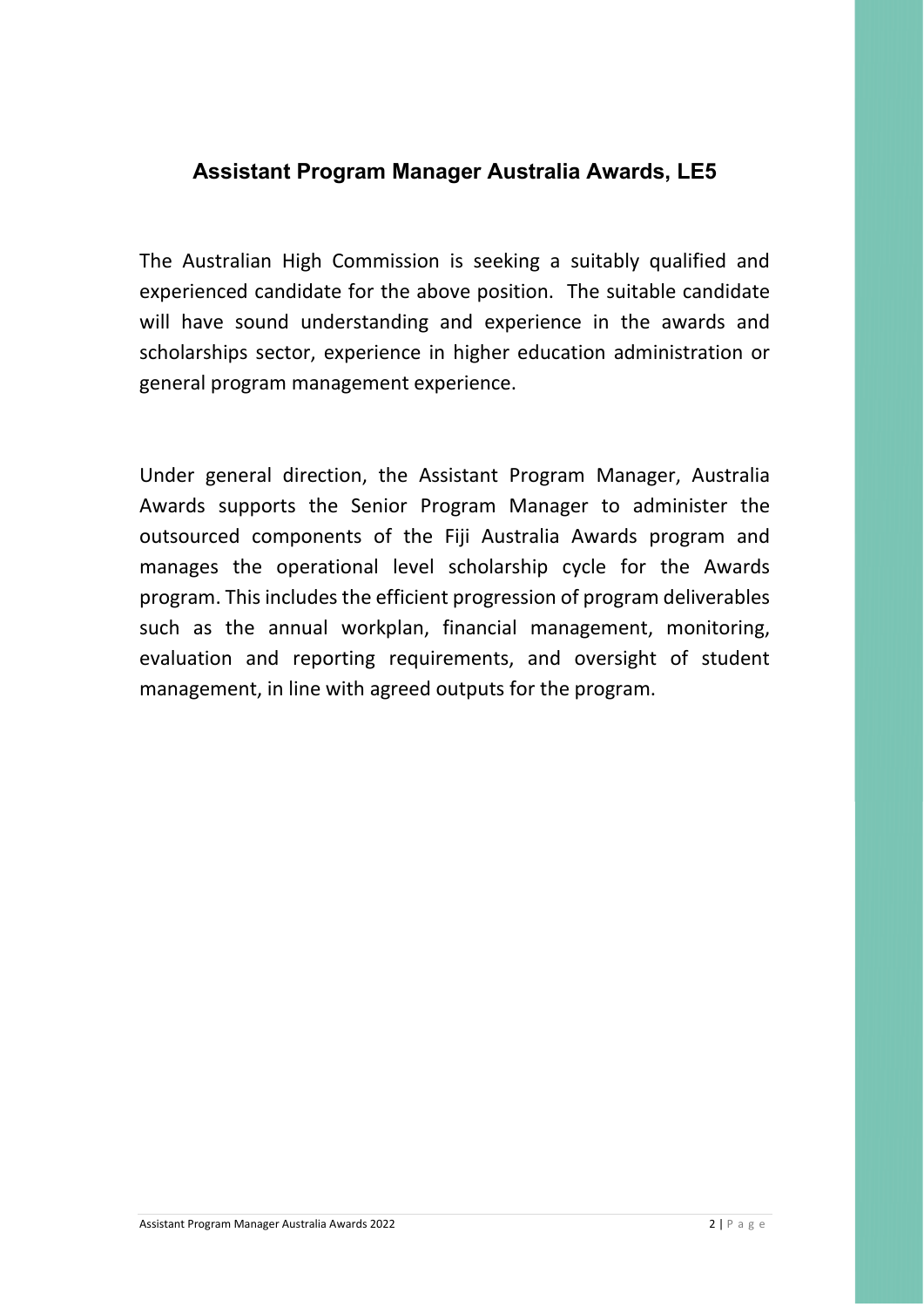## **Applying for a Job with an Australian Embassy, High Commission or Other Post**

In general, selection decisions for jobs and promotions within Australian embassies, high commissions or other posts are based on three elements: a written application, referee report/s and an interview.

The following guidelines aim to assist staff prepare a written application, prepare for an interview and to prepare their referees to provide a comprehensive and supportive referee report.

## **1. Written Application**

Your submission must include the completed Application form (including the one-page pitch) and a brief resume.

## **Advertisement**

All advertised positions have a corresponding advertisement setting out in brief the responsibilities and tasks required in the job. The advertisement also sets out the experience, skills, and personal qualities a person needs to perform the role effectively.

## **Position Description**

All advertised positions have a corresponding position description setting out the key responsibilities of the position and providing an outline of the experience and qualifications a person needs to perform the role effectively.

## **Resume**

Your resume should be brief **(no more than 3 pages)** and include your current position, previous positions (working backwards), academic qualifications, languages, and other relevant information– including publications and awards. Please include brief information about each of the previous positions you have held.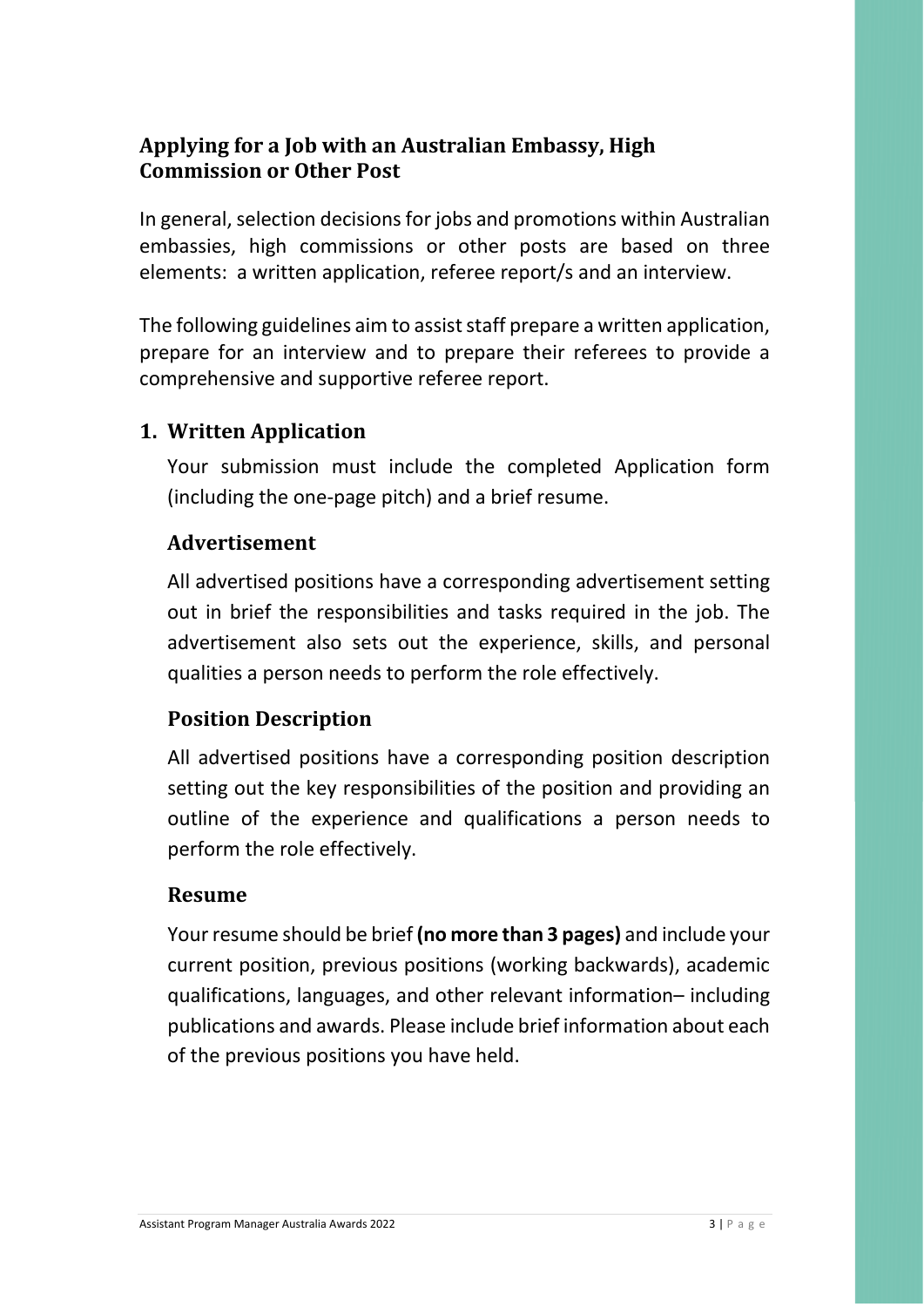## **One page pitch**

Your one-page pitch (between 800 - 1000 words) is a chance to tell the Selection Panel why you are the right person for the job. This is your first opportunity to demonstrate your claims against the position description and advertisement.

Read the position description and advertisement carefully! Your onepage pitch is your opportunity to advise the selection panel of your workplace achievements as they relate to the position description and advertisement. You need to demonstrate in the one-page pitch that you have the required knowledge, skills and experience. Do not make assertions about skills or experience. Use recent examples as far as possible.

**Please note that your application will not be considered if the onepage pitch is not completed.**

## **Treat your application like a formal document**

Ensure grammar and spelling are correct, and that you have used the correct punctuation where appropriate. **We strongly recommend you write your one-page pitch in an application such as Microsoft Word and then copy and paste it into your application form when completed.** This should prevent the loss of your work and spelling errors.

#### **2. Referee Reports**

You will be required to supply contact details of two referees that the Selection Panel may contact; this should be your current supervisor and a recent past supervisor. The Selection Panel may decide to contact a referee – either before or after interview. The committee may contact you in cases where you have advised the Selection Panel not to at this stage. The Selection Panel may seek comments from others who know your work but you have not listed them as a nominated referee. If this is the case the Selection Panel may contact you beforehand. Not all candidates will have a referee check conducted; this will be at the discretion of the Selection Panel.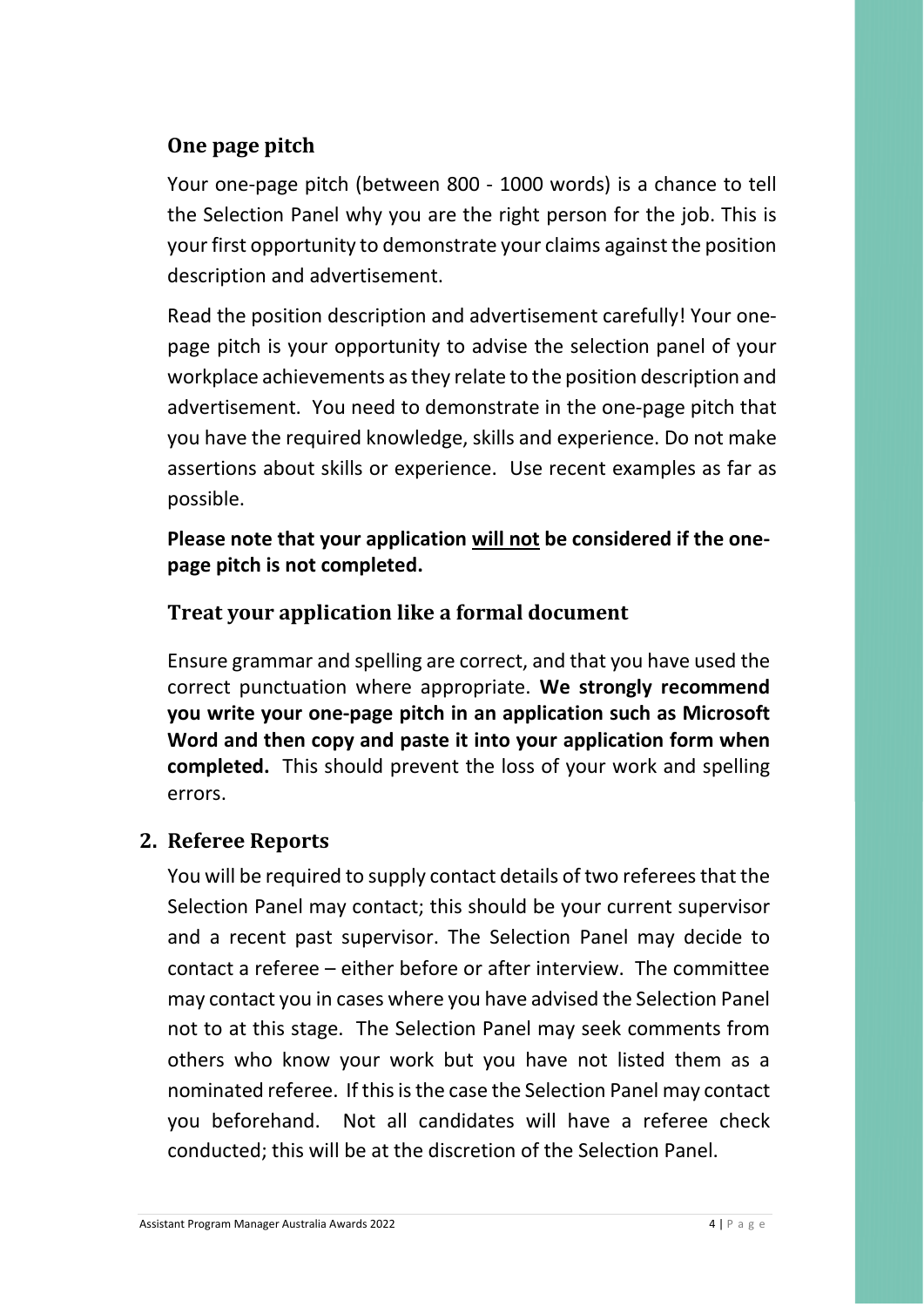If you are currently working within the Australian High Commission, Suva it is your responsibility to advise your referees that they may be contacted by a member of the Selection Panel. If you work in private employment, the Selection Panel or a representative of the Selection Panel may call you to discuss contacting referees.

Referees' comments should be framed around the position description. The Selection Panel will seek evidence-based evaluations of your performance against the position description. We recommend that you discuss your claims with your referees to ensure that you are aware of the comments they may make in discussions with the selection panel. If an adverse comment is made that will have a significant bearing on an application, the Selection Panel will give the applicant concerned the opportunity to respond to the adverse comment(s).

#### **3. Interview**

Many people are nervous about interviews. Solid preparation is the key to a successful interview.

On the basis of the position description, you may be asked a range of questions to demonstrate your skills and abilities. These could include behavioural-based questions and hypothetical scenario questions.

The following interview tips might be helpful:

- Know your own story:
	- $\checkmark$  vour key selling points.
	- $\checkmark$  examples of achievements relevant to the position description and
	- $\checkmark$  what you might have done differently with the benefit of hindsight
- Know the role and its broader context:
	- $\checkmark$  be familiar with the position description.
	- $\checkmark$  understand the work level standards required;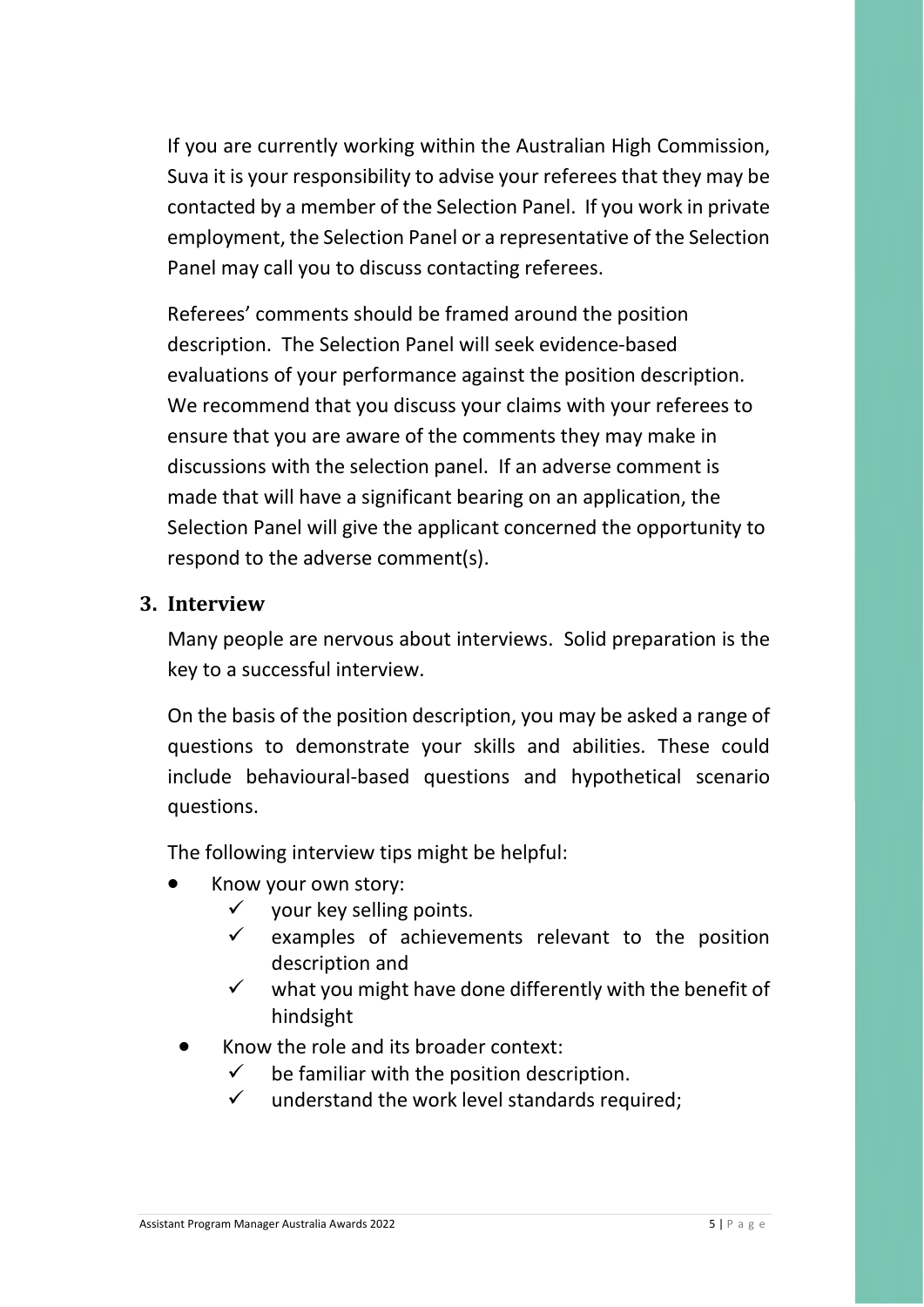- $\checkmark$  understand the broader context: the mission's and Department's priorities and how the job you are applying for fits into this picture; and
- $\checkmark$  be aware of current affairs
- Practice aloud to get comfortable with the wording of examples you might use, but don't learn responses by rote – you don't know what the questions are yet!
- You may be given a copy of the questions a few minutes before interview. Be ready to jot down some notes
- Dress appropriately for the interview and check your appearance in the mirror. You should feel comfortable and confident with your appearance
- Questions tend to be broad, open, behaviour-based questions to allow you to convince the interviewer of your suitability for the job/promotion
- Present clearly and confidently
- Questions need to be answered as if you were already at the level
- Manage your time. If you have a 20-minute interview, you can't afford to spend 15 minutes on your first answer
- You may be asked if there is anything you want to add  $-$  be ready
- Remember the 6 P rule:  $\checkmark$  Proper Prior Preparation Prevents Poor Performance.

#### **Note:**

- The position you are applying for is not an Australian Public Service position.
- Working for the department requires the highest standards of conduct. Exemplary ethical conduct on the part of the department's employees contributes significantly to the standing of the department in Australia and overseas and the overall effectiveness of its work. Employees are required to comply with the LES Code of Conduct.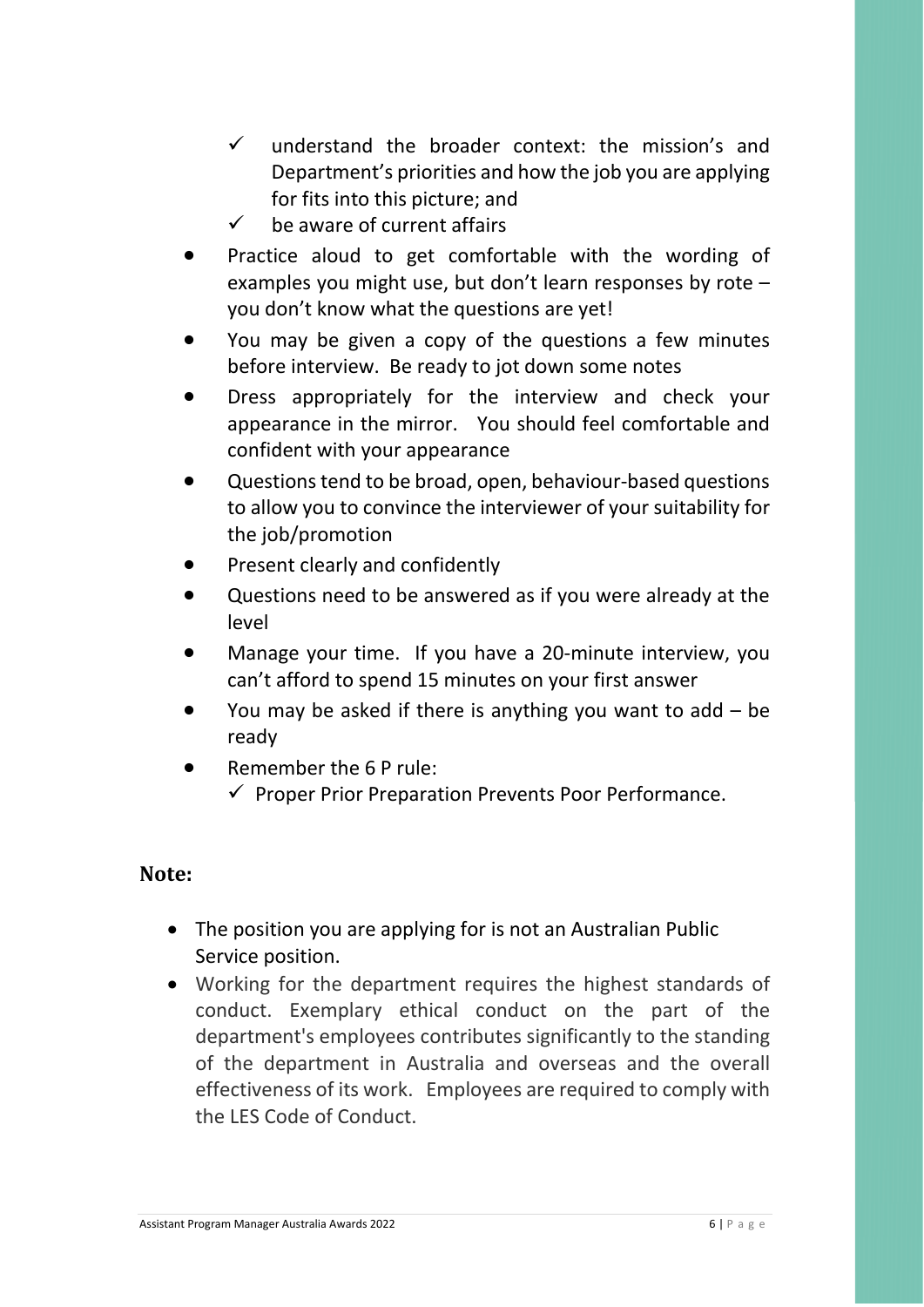• This is a locally engaged position subject to Fiji labour laws. All costs and arrangements for a work permit (if required, to be eligible to work in Fiji) are the responsibility of the applicant.

## **About the Australian High Commission in Suva**

The Australian High Commission is located at 37 Princes Road, Tamavua, Suva.

Australia has had diplomatic representation in Fiji since 1964.

The Australian High Commissioner to the Republic of the Fiji Islands is the official representative of the Australian Government in Fiji. The High Commissioner is also Australia's Permanent Representative to the Pacific Islands Forum Secretariat.

The following Australian Government departments are represented at the High Commission:

- [Department of Foreign Affairs and Trade \(DFAT\)](http://dfat.gov.au/pages/default.aspx)
- [Australian Trade Commission \(Austrade\)](http://www.austrade.gov.au/)
- [Australian Federal Police \(AFP\)](http://www.afp.gov.au/)
- [Australian](http://www.defence.gov.au/) Defence Force (ADF)
- [Department of Home Affairs](http://www.border.gov.au/) (DHA)
- Australian Centre for International Agricultural Research (ACIAR)

Additional information pertaining to the Australian High Commission can be obtained from our website [www.fiji.embassy.gov.au](http://www.fiji.embassy.gov.au/)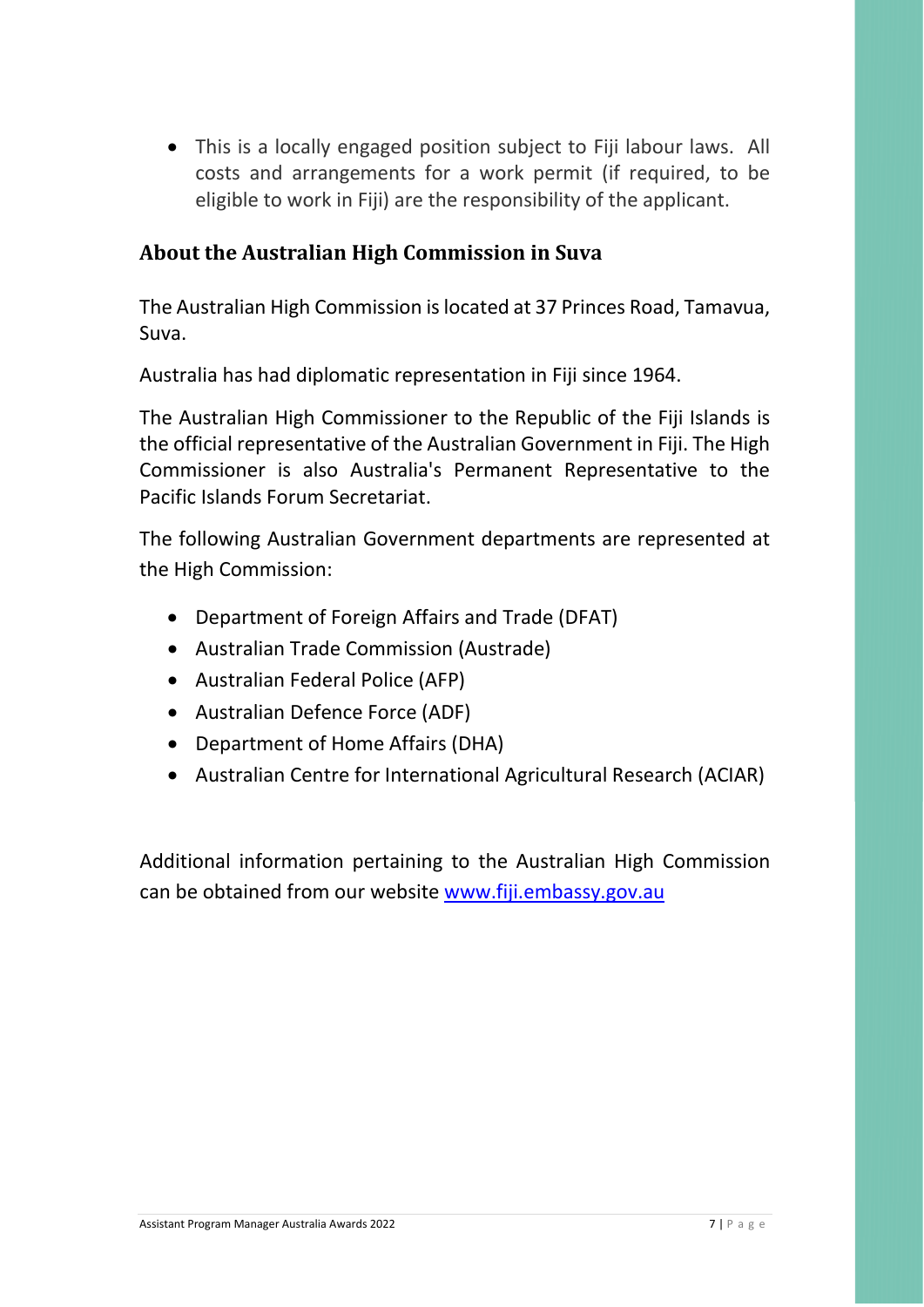## **Position Description – LE5**

| <b>Agency</b>                | Department of Foreign Affairs and Trade        |
|------------------------------|------------------------------------------------|
| <b>Position number</b>       | <b>SUV043</b>                                  |
| <b>Title</b>                 | Assistant Program Manager Australia Awards     |
| <b>Classification</b>        | LE5                                            |
| <b>Division/Post/Section</b> | Suva                                           |
| <b>Reports to</b>            | SUV044 Senior Program Manager Australia Awards |

## **About the Department of Foreign Affairs and Trade (DFAT)**

The role of the Department of Foreign Affairs and Trade (DFAT) is to advance the interests of Australia and Australians internationally. This involves strengthening Australia's security, enhancing Australia's prosperity, delivering an effective and high-quality overseas aid program and helping Australian travellers and Australians overseas.

The department provides foreign, trade and development policy advice to the Australian Government. DFAT also works with other Australian government agencies to drive coordination of Australia's pursuit of global, regional and bilateral interests.

#### **About the position**

Under general direction, the Assistant Program Manager, Australia Awards supports the Senior Program Manager to administer the outsourced components of the Fiji Australia Awards program and manages the operational level scholarship cycle for the Awards program. This includes promoting the Awards program, undertaking assessment and selection, student management, monitoring and evaluation and reporting requirements in line with agreed outputs for the program.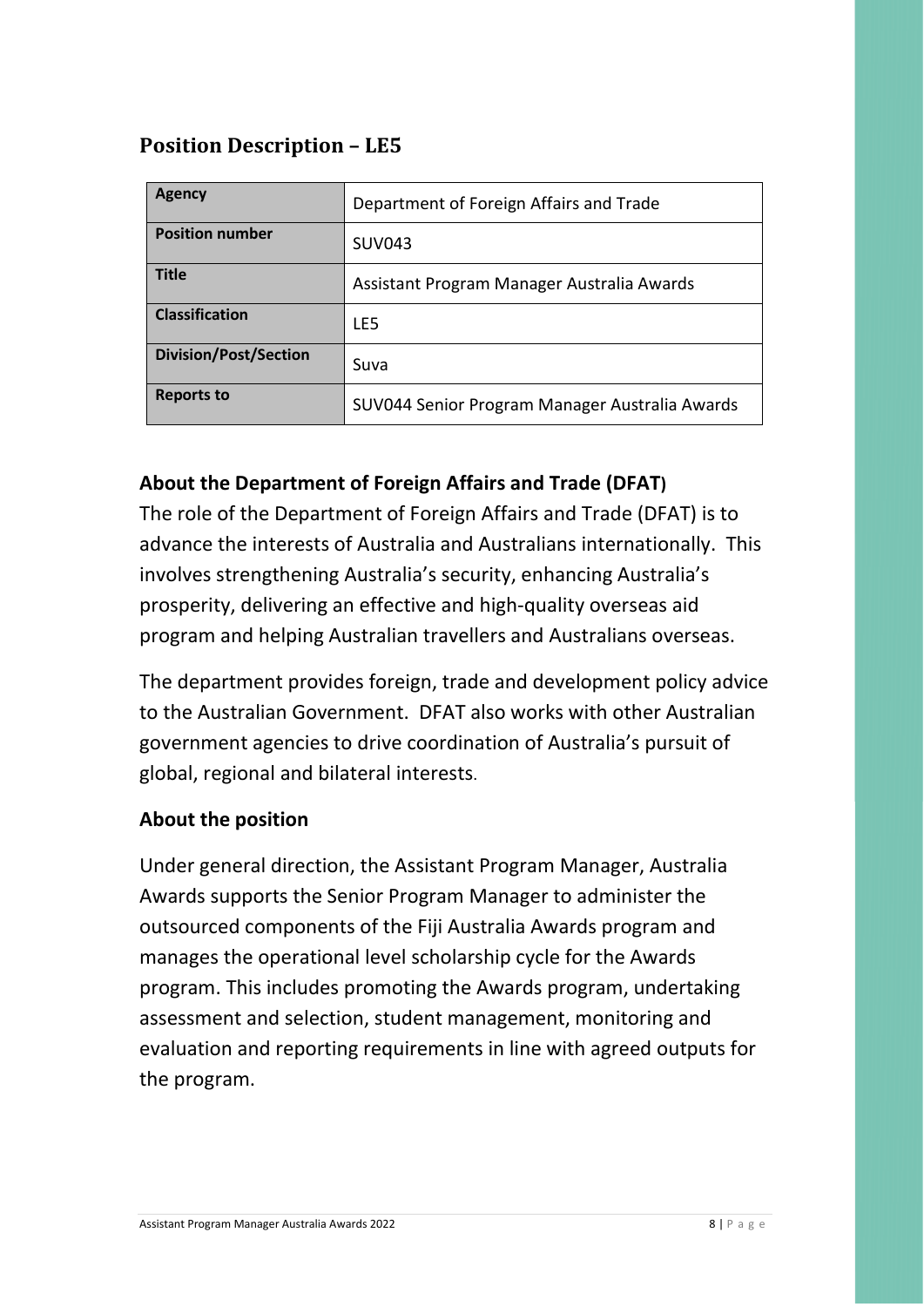#### **The key responsibilities of the position include, but are not limited to:**

- Provide advice and guidance to a variety of stakeholders on the Awards program, including on student management and monitoring activities and resolution of problems.
- Maintain activity data on aid program systems, manage financial data in accordance with DFAT policies and procedures and provide budgetary advice to senior staff.
- Review and certify contractor's invoices
- Draft and contribute to the preparation of public diplomacy materials.
- Represent the Australian High Commission in liaison and negotiation on Australia Awards operational issues. Liaise with relevant counterpart contacts such as partner government officials, contractors, consultants, key development partners, nongovernment organisations and the private sector.
- Co-ordinate and arrange formal meetings, events, committee, working groups and provide administrative support to the Awards program activities as appropriate.
- Undertake, or coordinate, monitoring and evaluation activities, and ensure that monitoring and evaluation information informs program decision-making and broader results reporting.
- As required, support the Australia Awards Pacific Scholarships Program in undertaking key activities relating to program improvement including policy input.
- Provide logistical support for the delivery of visit programs for Ministers, senior officials, and other VIPs, including the provision of written and in-person briefings.
- Perform other duties as required.

#### **Qualifications/Experience**

#### *Desirable*

- Relevant tertiary qualifications in development, human resources planning, or management
- Minimum five years of working experience in higher education administration